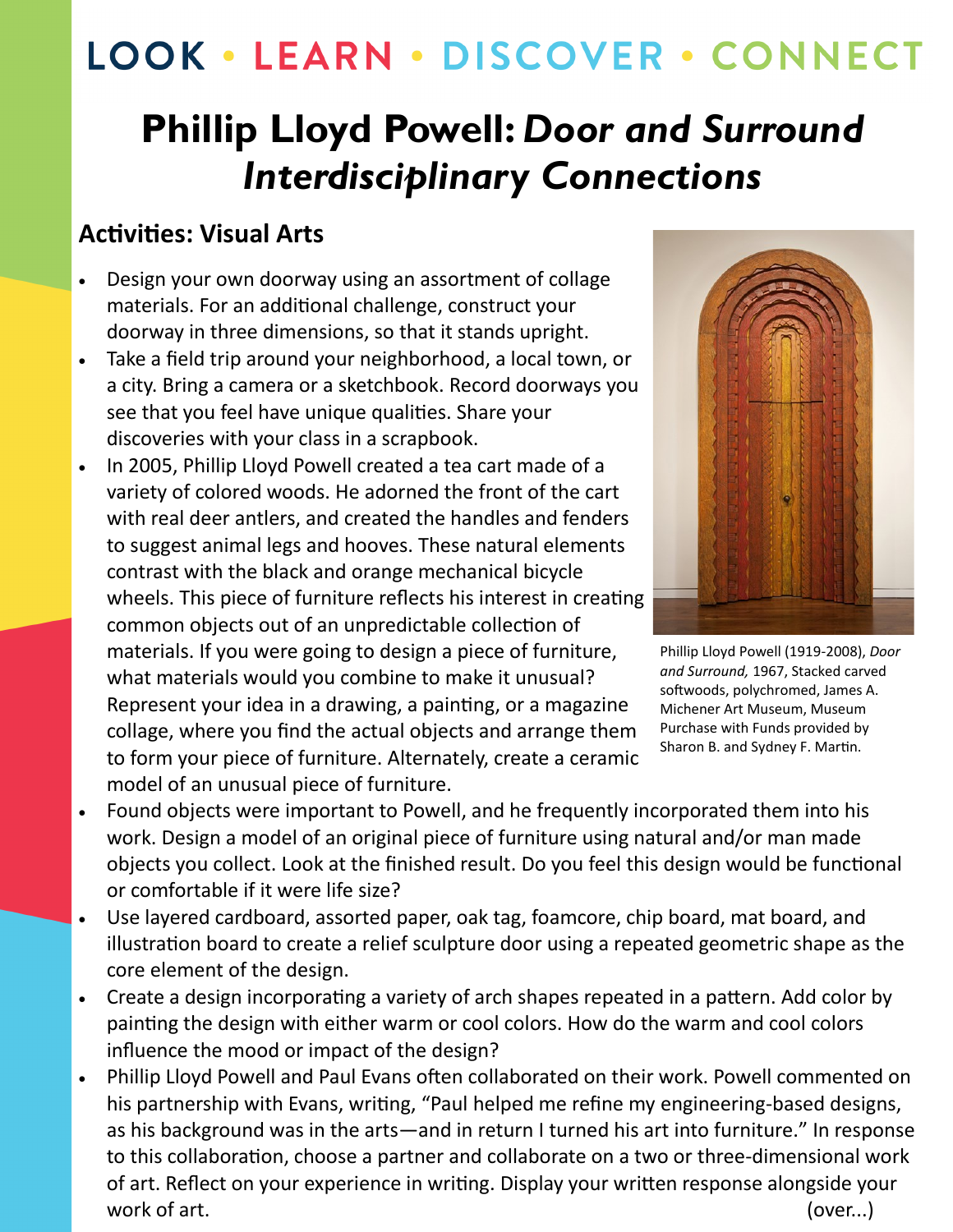## **Activities: Language Arts / English**

#### **"Every wall is a door." - Ralph Waldo Emerson (1803-1882), American Poet, Lecturer and Essayist**

- Read the following stories and learn how doorways are magical to a variety of authors: *The Sign on Rosie's Door,* Maurice Sendak (1960) *The Secret Garden,* Frances Hodgson Burnett (1994) Madeleine L'Engle's Time Quintet: *A Wrinkle in Time* (1962), *A Wind in the Door* (1973), *A Swiftly Titling Planet* (1978), *Many Waters* (1986), and *An Acceptable Time* (1989)
- Describe a time or event in your life where a doorway played a major part.
- The doorway plays an important role in both C.S. Lewis' *The Lion, The Witch, and the Wardrobe* and Lewis Carroll's *Through the Looking Glass*. Read one of these classic works, and write an essay that describes the importance of the door to the story. You may also want to write your own story, where a special doorway begins an adventure for your characters.
- Descriptive writing helps readers share an experience through all of their senses. Whether you are describing a person, a place, or a thing, descriptive writing reveals a subject through the presentation of carefully selected details, and it is the details that help the reader visualize what you are writing about. Write a descriptive paragraph about a real or imaginary door. Incorporate all of the senses in your paragraph.
- Finish the story: "The heavy wooden door was rough with splinters, and cracked from overuse. I knew what lay beyond it was full of mystery and maybe even danger, but I just had to push it open…"
- Powell's *Door and Surround* incorporates patterns, both in the repeated archways of its construction, and in the decorative carving on its surface. Pattern also appears in the written word. Create a poem or piece of prose that uses pattern to express an idea, emotion, or feeling.
- In the poem *The Door* by Charles Tomlinson, he writes, "For doors are both frame and monument to our spent time…" Read the poem in its entirety (found at [www.poetryarchive.org\)](https://poetryarchive.org/) and write a poetic response to his work.
- *The Door* is a book of poetry written by Canadian author Margaret Atwood. The works in this anthology address themes of advancing age, personal loss, environmental issues, torture and war, and the role of the poet in modern life. Read one poem from each section of the book. Choose the poem that has the most meaning to you, and write a reflective essay about the work.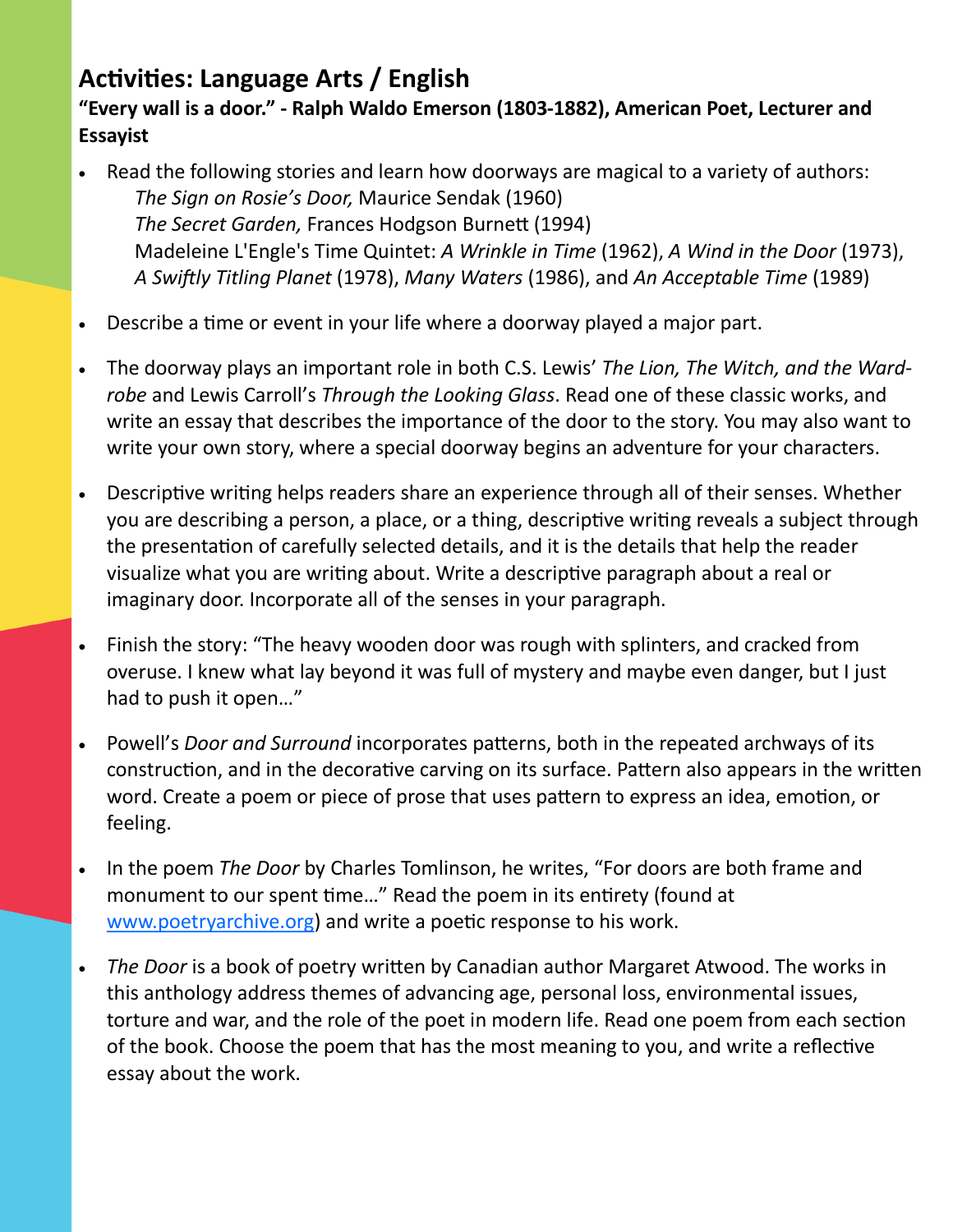## **Activities: Social Studies**

**"Travel influences my work the most – for the awareness of what's been done." - Phillip Lloyd Powell (1919-2008)**

- In 1966, Powell began to travel extensively to Spain, Portugal, England, Sicily, and Morocco, where he was inspired by the carvings and decorative elements of these cultures. He once said, "A door in Morocco might suggest the front of a cabinet, a museum frame might show gold inlay technique, and a ceramic might have a shape I like." Research Powell's work on the Internet [\(www.michenerartmuseum.org](http://www.michenerartmuseum.org) and [jzerrer.com/phillip](http://jzerrer.com/phillip-lloyd-powell/)-lloyd-powell). For comparison, research the furnishings and architectural elements of one of the countries that inspired him. What specific examples can you find that make connections between his work and the works from one of these cultures?
- Historians often use photographs as the basis for research about an artist. Looking at captured moments with family and friends can add insight into an artists' personality and character. Look carefully at the images from Phillip Powell's life at [jzerrer.com/phillip](http://jzerrer.com/phillip-lloyd-powell/)-lloyd[powell.](http://jzerrer.com/phillip-lloyd-powell/) What can you learn about Powell as a person by looking at these images?
- Egyptians put "false doors," or doors that did not open, on many of their tombs in order for the family to have a place to lay offerings. Research these false doors, and present your findings in written form, or in a photographic essay.
- During the Middle Ages and the Renaissance, doorways became essential architectural elements of religious buildings in Europe. Research religious architecture during this time period. Why were doorways so important? What features did they embrace that made them so popular? Do significant doorways appear in religions other than Christianity? Has modern architecture developed a similar art form with a similar purpose?
- Read the Cameroon folktale "The Sacred Door" from the book, *The Sacred Door and Other Stories* by Makuchi. How does the role of the door in this story differ from the role of the doorway you might read about in Western culture?
- Powell became very involved with the Nataraj Grukul School in West Bengal, India. He was moved by the poor Tibetan children who had been forced to flee from Tibet into India. Find the location of the school on Google Earth [\(https://www.google.com/earth/\)](https://www.google.com/earth/) by copying and pasting the text, **Darjeeling Krishi Vigyan Kendra, Kalimpong, Darjeeling, West Bengal 734301, India,** in the search bar. Carefully study the area around the school in the satellite photograph. Use the weather, video, and especially the photo options from the menu bar. The photos will teach you about the art forms, the plant life, and the lifestyle of people near the school. What else can you learn by looking at the surrounding buildings and terrain? Continue to open the lens of the map and study the geography of the region. You will find that you will learn a great deal about this area of India while exploring it on Google Earth!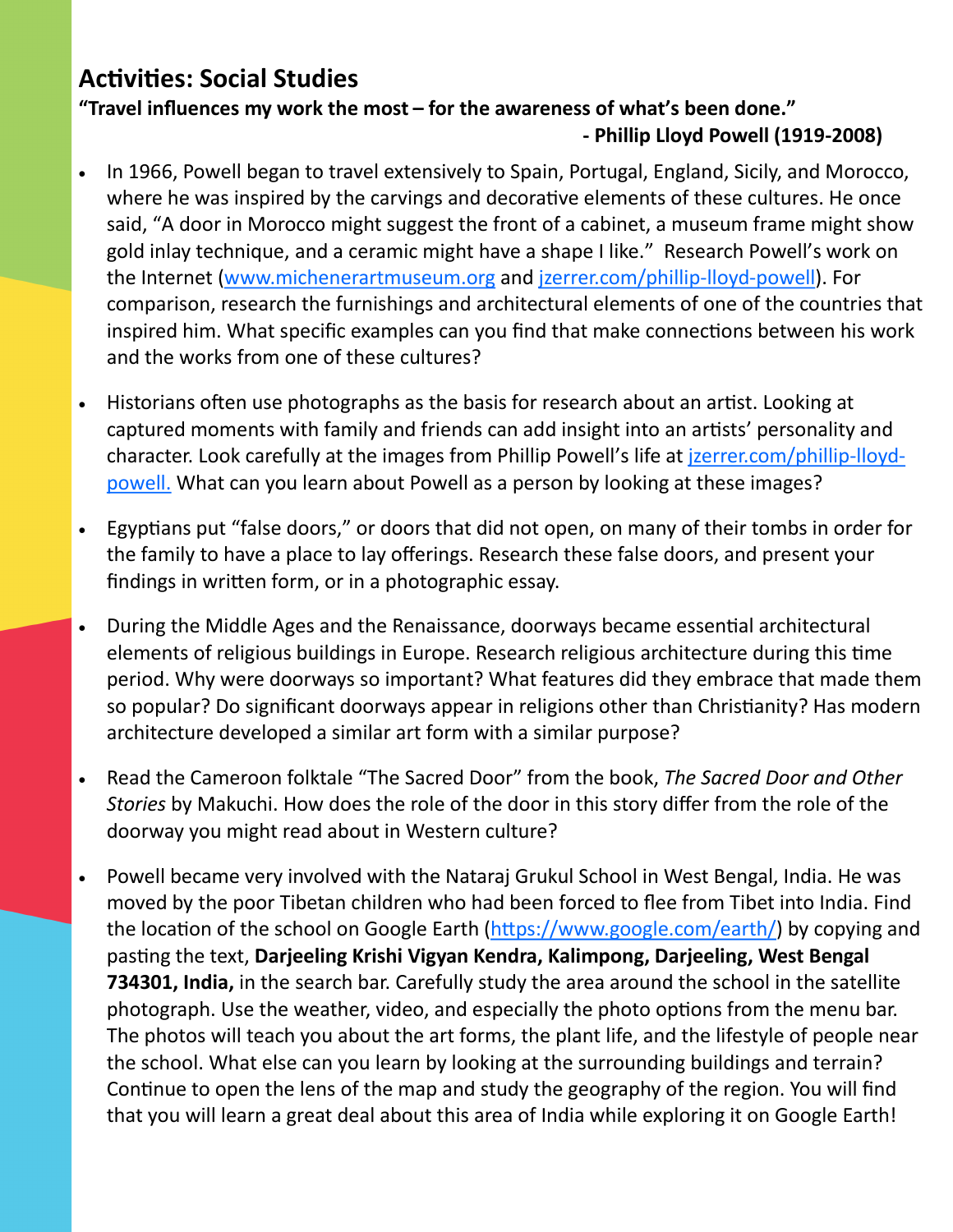## **Activities: Art History**

- Look at the following doorways from history. What influences do you see in these doorways that may have influenced Powell when he created his doorway?
	- Gate of Ishtar, ca. 600 BCE [\(www.ishtarsgate.com\)](http://www.ishtarsgate.com)) Imperial Door of the Hagia Sophia, 537 CE ([www.hagiasophia.com\)](http://www.hagiasophia.com) *Gates of Paradise* by Lorenzo Ghiberti, 1452 ([http://www.smithsonianmag.com\)](http://www.smithsonianmag.com) Doorway from Moutiers-Saint-Jean, ca.1250 ([www.metmuseum.org\)](http://www.metmuseum.org) *The Columbus Doors* by Randolph Roger, 1863 [\(www.aoc.gov\)](http://www.aoc.gov)
- Compare the decorative elements on Powell's *Door and Surround* with decorative elements found on doorways throughout history. How do Powell's carved stars, waves, and dots relate with images used on doorways in other cultures?
- Powell was good friends with artists Paul Evans, George Nakashima, and James Martin. Compare and contrast images of artwork created by all four men on the Museum's Bucks County Artists' Database [\(https://bucksco.michenerartmuseum.org\).](https://bucksco.michenerartmuseum.org) How do the artists' techniques differ? How is each artists' view reflected in their individual styles? Present your findings in a two or three-dimensional visual display.
- Research the depictions of a door in three different artworks: Johannes Vermeer's *A Maid Asleep* (1656-67), William Henry Fox Talbot's *The Open Door* (c. 1884), and Charles Sheeler's *The Open Door* (1932) ([www.metmuseum.org\).](http://www.metmuseum.org) Compare and contrast the role the door plays in each image in a class discussion.
- Several art forms have existed throughout the ages that show pattern and repetition. Choose at least three from each of the following cultures: Native American, Western European, African, Asian and South American. Develop a comparative project reflecting your findings. Why are pattern and repetition important in all these cultures?
- Powell's *Door and Surround* needed the attention of an art conservator prior to its installation at the Michener Art Museum. Learn about art conservation around the world, and research a project that is of particular interest to you. Prepare a presentation for your class in written or oral form. Include images with your presentation. Look at the University of Delaware Department of Art Conservation ([www.artcons.udel.edu\)](http://www.artcons.udel.edu) and The Getty Conservation Institute ([www.getty.edu/conservation\)](http://www.getty.edu/conservation) as two resources in your research.
- Compare Powell's *Door and Surround* with Henry Ossawa Tanner's *Gateway in Tangier,*  found in the Michener's collection on [Google Arts and Culture.](https://artsandculture.google.com/asset/gateway-in-tangier-henry-ossawa-tanner/ZwGEU-wAc-umKQ) How are they similar? Different? Discuss your findings with a classmate or friend.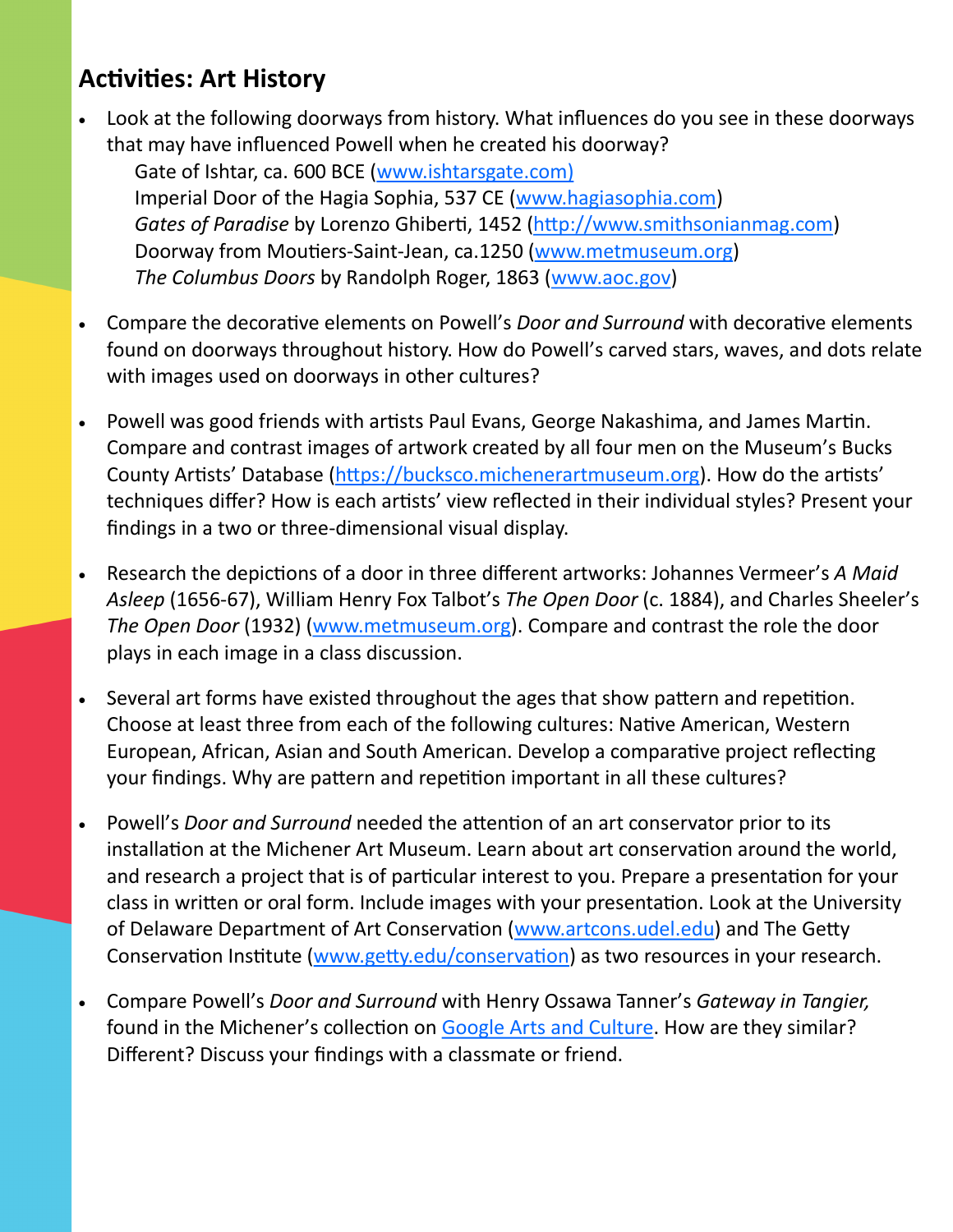## **Activities: Architecture**

**"It's wonderful where the door isn't just something that leads you between places, but is something unto itself." - Dan Kershaw, Metropolitan Museum of Art exhibition designer**

- Read David Macaulay's classic work, *Building Big*. This book of architectural wonders answers the questions, "Why this shape and not that? Why steel instead of concrete or stone? Why put it here and not over there?" In the book, Macaulay describes the basic process of design from which all structures begin, from the realization of a need for the structure to the struggles of the engineers and designers to map out and create the final construction.
- Get inspired! Take an exciting walk through the history of incredible doorways in painting, photography, and architecture while watching the video: [http://www.metmuseum.org/](https://www.metmuseum.org/connections/doors#/) [connections/doors#/Feature/.](https://www.metmuseum.org/connections/doors#/)
- Powell's *Door and Surround* is made of wood, carved and assembled by hand. French sculptor August Rodin constructed a pair of massive doors adorned with figures inspired by Dante's *Inferno*. Watch Rodin: *The Gates of Hell*, a 1981 movie about how these bronze doors were created after the artists' death ([www.netflix.com\)](http://www.netflix.com). You can also see *The Gates of Hell* at the Rodin Museum in Philadelphia.
- Powell's 1951 New Hope house was whimsical and fantastic, just like his *Door and Surround*. If you were going to design your own house, what would it look like? Present your ideas for your house, either by hand drawing the design, or by using a CAD computer program.
- Powell created a unique home, reflecting his love of nature and his appreciation of natural and found materials. His "Lighthouse" was torn down after his death. Fortunately there are other fascinating area artist homes you can visit. Fonthill in Doylestown, Pennsylvania ([www.mercermuseum.org\)](http://www.mercermuseum.org), was built by archaeologist, anthropologist, ceramist, scholar and antiquarian Henry Chapman Mercer between 1908-1912. The Wharton Esherick Museum in Paoli, Pennsylvania ([www.whartonesherickmuseum.org\)](http://www.whartonesherickmuseum.org) is a National Historic Landmark for Architecture hilltop studio/residence begun in 1926, featuring organic forms complemented by over 200 pieces of Esherick's hand made furniture.
- The Michener Art Museum used to be the site of the Bucks County Prison (1884-1985). If you enter the Museum through the Sally Port, you will notice two sets of large red wooden doors that frame the stone tunnel that passes between and beneath wings of the former warden's home. These doors were a foreboding entrance to the prison. Visit the Museum and take some time to look at the doors and experience the original entry way to the prison or learn more about on the Museum's Permanent Collection Mobile app: [https://](https://michenerartmuseum.oncell.com/en/the-history-of-the-bucks-county-prison-110864.html.) [michenerartmuseum.oncell.com/en/the](https://michenerartmuseum.oncell.com/en/the-history-of-the-bucks-county-prison-110864.html.)-history-of-the-bucks-county-prison-110864.html. How do these arched doors compare with Powell's *Door and Surround*?